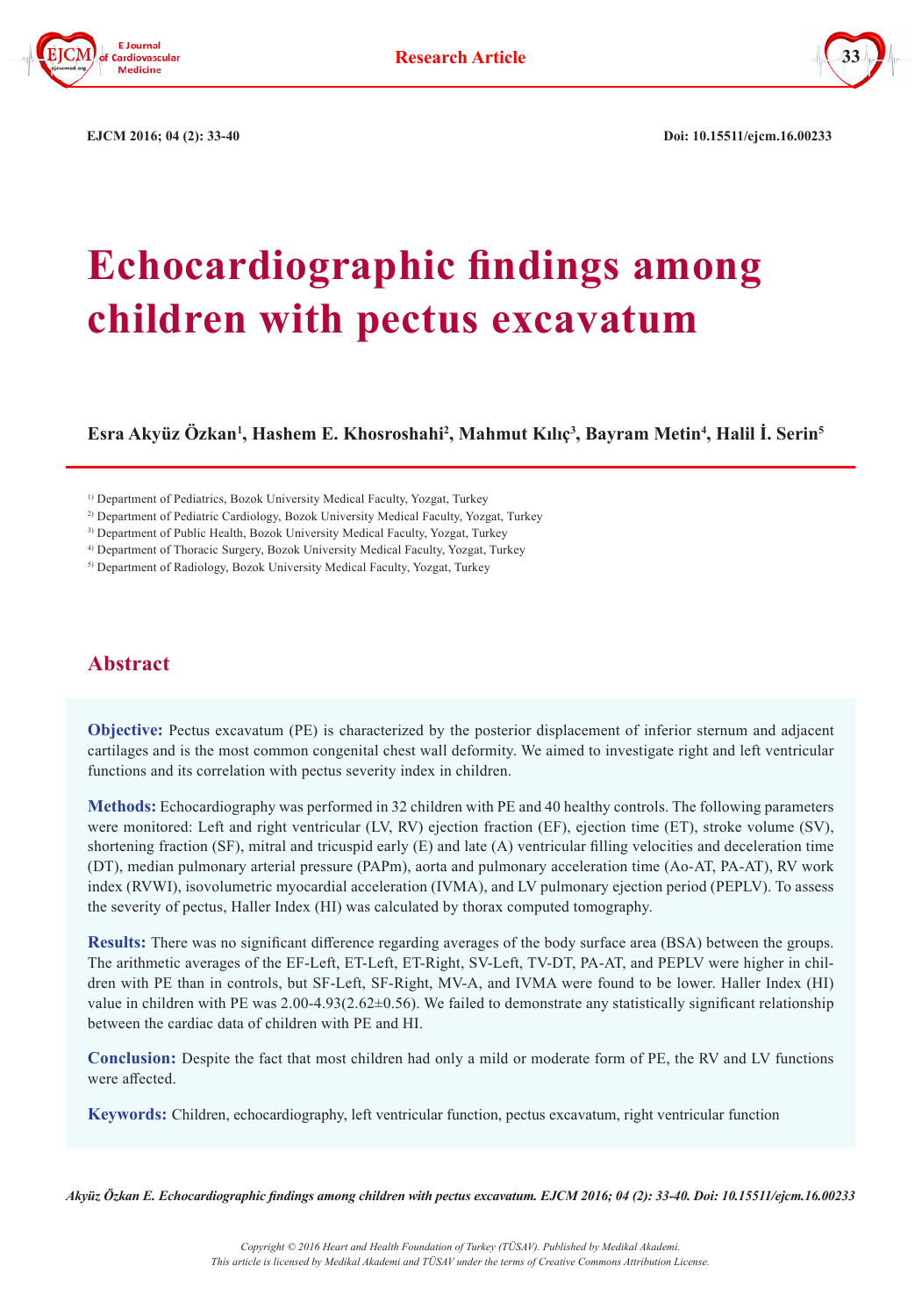



# **Introduction**

Pectus excavatum (PE), or funnel chest, is one of the most common congenital skeletal deformities. Characterized by an inward depression of the sternum, it is seen in approximately 1 in every 400 male births.<sup>[1]</sup> Pectus anomalies can be diagnosed at an early age and are three times more common in boys.[2]

The etiology of PE is unknown; it is often seen as isolated anomalies. The primary deformity is dystrophic costal cartilage growth along with the sternum depression. Pectus deformity manifests as subtle abnormalities associated with collagen morphology of children's costal cartilages, but the causal significance of this is not precisely known. Approximately one-third of cases have a positive family history of chest wall deformity.[3]

In addition to cosmetic problems, posterior angulation of the sternum and rib cartilages may cause changes in the rotation and location of the heart and may lead to cardiorespiratory function abnormalities.[4] Some studies demonstrated a significant compromise of cardiac or pulmonary functions<sup>[5, 6]</sup>, whereas other studies showed no change in cardiac functions.[7] Decreased cardiac output, mitral valve prolapse (MVP), and dysrhythmias are considered the primary cardiac effects of PE. Compression of the heart, in particular of the right atrium and ventricle by the chest wall, results in incomplete filling and decreased stroke volume, and eventually in decreased cardiac output.<sup>[5, 6]</sup> Similarly, compression of the right ventricle (RV) by the chest wall can lead to patient symptoms including dyspnea and chest pain with exertion.[8,9] The chest deformity may also cause compression on the vena cava inferior.[10]

There are conflicting studies about the effects of PE on cardiopulmonary functions. Malek et al.<sup>[11]</sup> demonstrated that the oxygen pulse and maximum oxygen uptake were low in PE patients. Yalamanchili et al.<sup>[12]</sup> showed in a case with PE that SV-Rt (RV stroke volume) was reduced. Haller et al.<sup>[13]</sup> reported that cardiopulmonary functions improved after surgery. Conversely, it is reported that since these patients do not participate in social events and sports, the cardiopulmonary symptoms are related to psychological disorders.<sup>[14, 15]</sup>

We aimed to investigate right and left ventricular (LV) functions more comprehensively and determine their correlation with pectus severity index in children with PE.

# **Materials and methods**

We studied 32 pediatric patients selected randomly from those with PE but without any other congenital anomaly or disease and 40 healthy subjects. Individuals with pulmonary, renal diseases and a history of diabetes, hypertension, obesity or other systemic diseases were excluded. A full history was taken and a complete physical examination was performed by the same physician. The body height and weight of all children were recorded. Body surface area (BSA) was calculated by Mosteller formula<sup>[16]</sup>

At the time of the other tests, an electrocardiogram was recorded for all patients. Transthoracic echocardiography was performed by a single experienced pediatric cardiologist and the following parameters were monitored:

**Ejection fraction (EF) was calculated using the standard dimension cubed formula:** 

*EF = (LVDD3 - LVDS3) / LVDD3,* where LVDD and LVDS stands for LV dimension in diastole and systole respectively.

SV was calculated as: *SV = (LVOT / 2)2 × VTIAo × 3.141.* The LV outflow tract (LVOT) diameter was measured at the base of the aortic leaflet at the parasternal long axis view in echocardiography. Time velocity integral for aortic valve (VTIAo) was obtained with continual wave Doppler immediately below the aortic valve in the apical long axis view.

Aortic Doppler was used to calculate the time intervals—the pre-ejection period (PEP), i.e. the time interval from Q wave of ECG to the onset point of aortic Doppler flow, and the Q-T offset interval, i.e. the time interval from Q wave of ECG to the offset point of aortic Doppler flow.

Mitral and tricuspid early (E) and late (A) filling velocities were recorded from the apical four-chamber view with the pulse-wave Doppler during diastole. E,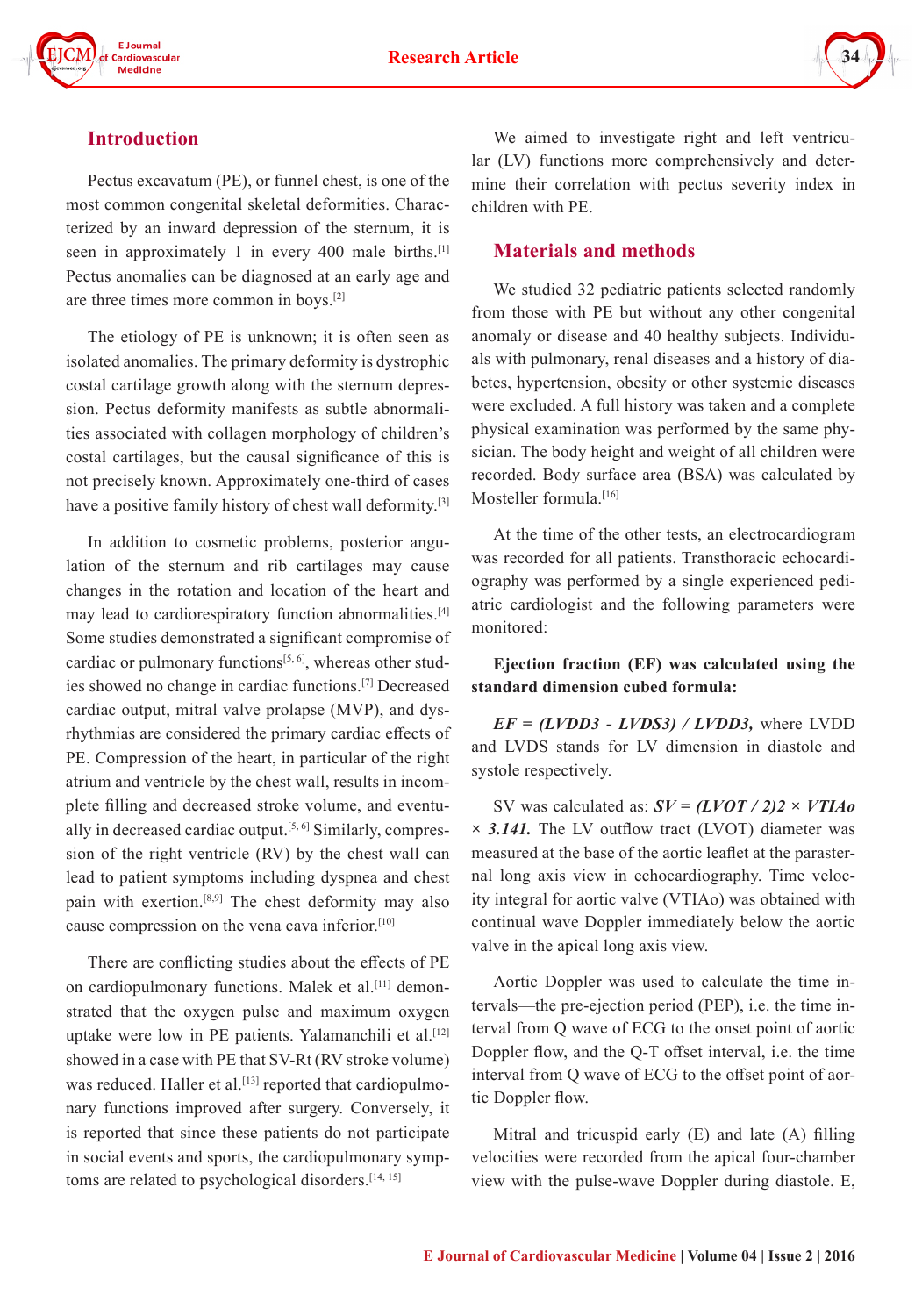



A, and deceleration time (DT) were used as both ventricular diastolic function parameters. Ejection time (ET) was calculated from the beginning to the end of the pulmonary and aortic flow.

Isovolumetric myocardial acceleration (IVMA) was calculated by dividing isovolumetric volume (IVV) by the time interval from onset of IVV to the time at peak velocity of this wave.

#### *Mean pulmonary arterial pressure (PAPm) = 0.65 × (PAPs + 0.55);*

*RV work index (RVWI) = 0.136 × (PAPm - RAP) × SV;* 

## *Shortening fraction (SF) = LV end-diastolic - LV end-systolic / LV end-diastolic diameter;*

Haller Index (HI) =  $A / B$  where A stands for transverse diameter at the deepest level of deformity, and B for anterior-posterior diameter of the same level. An HI  $\leq$ 2.5 was considered as mild, HI = 2.5-3.2 as moderate, and HI>3.2 as severe deformity. The A and B diameters of our PE subjects were calculated by thorax computed tomography.

#### **Statistical analyses**

The statistical analyses were performed using Statistical Package for the Social Sciences (SPSS). Data were analyzed by independent t test and Analysis of covariance (ANCOVA) test. The arithmetic means of cardiac measurements of children with pectus deformity and of the control group were compared according to independent t test. Important parameters between groups as determined by independent t test were subjected to ANCOVA multiple analyses. Cardiac parameters can be affected by age and the BSA, so these two factors are taken as covariate variables to multi ANCOVA analysis. In ANCOVA analysis, pectus and control group were taken as fixed factors; age and BSA were taken as covariate variables. HI arithmetic average and correlation values of HI and the cardiac parameters were investigated.

## **Results**

32 children (23 male, 9 female) with PE deformity and 40 (17 male, 23 female) healthy controls were

included in the study. There was no significant difference regarding average of the age and body surface area (BSA) between the groups.

The arithmetic averages of the EF-Lft, ET-Lft, ET-Rt, SV-Lft, TV-DT, PA-AT and PEPLV were found to be higher in children with PE than in controls **(Table 1)**.

ANCOVA analysis revealed that, when age and BSA were taken as covariate variables and pectus and control group as fixed factors, all parameters mentioned above were found to be statistically significant **(Table 2)**.

The arithmetic average of the SF-Lft, SF-Rt, MV-A and IVMA were found to be lower in children with PE than in controls **(Table 1)**. According to ANCOVA analysis, when age and BSA were taken as covariate variables and pectus and control group as fixed factors, all parameters except for MV-A were found to be statistically significant. These differences in SF-Lft of 48.5%, in SF-Rt of 19.4%, in IVMA of 8.2%, and in EF-Rt of 7.2% can be attributed to pectus disease **(Table 2)**.

HI value among children with PE ranged between 2.00 and 4.93 (2.62±0.56). Of the total of 32 patients with PE, 14 showed mild, 15 moderate, and 3 severe deformities. We found no statistically significant correlation between HI and cardiac parameters among children with PE.

## **Discussion**

Although PE can be viewed as a slight problem, it can lead to much more than a cosmetic deformity. Volume reduction and cardiac chest compression can lead to a reduction in cardiopulmonary function and physical capacity. Symptoms rarely appear in early childhood but increase with age.<sup>[17]</sup> The chest wall elasticity decreases, stiffness increases, heart deviation to the left decreases, and pressure on the heart increases, with corresponding increase of symptoms with age in PE patients.

RV dysfunction can be seen in patients with PE. Ventricles share a common septum and are within the same pericardial cavity. This relationship between the ventricles also causes similar changes in both systolic and diastolic functions.<sup>[18]</sup> The compression on the RV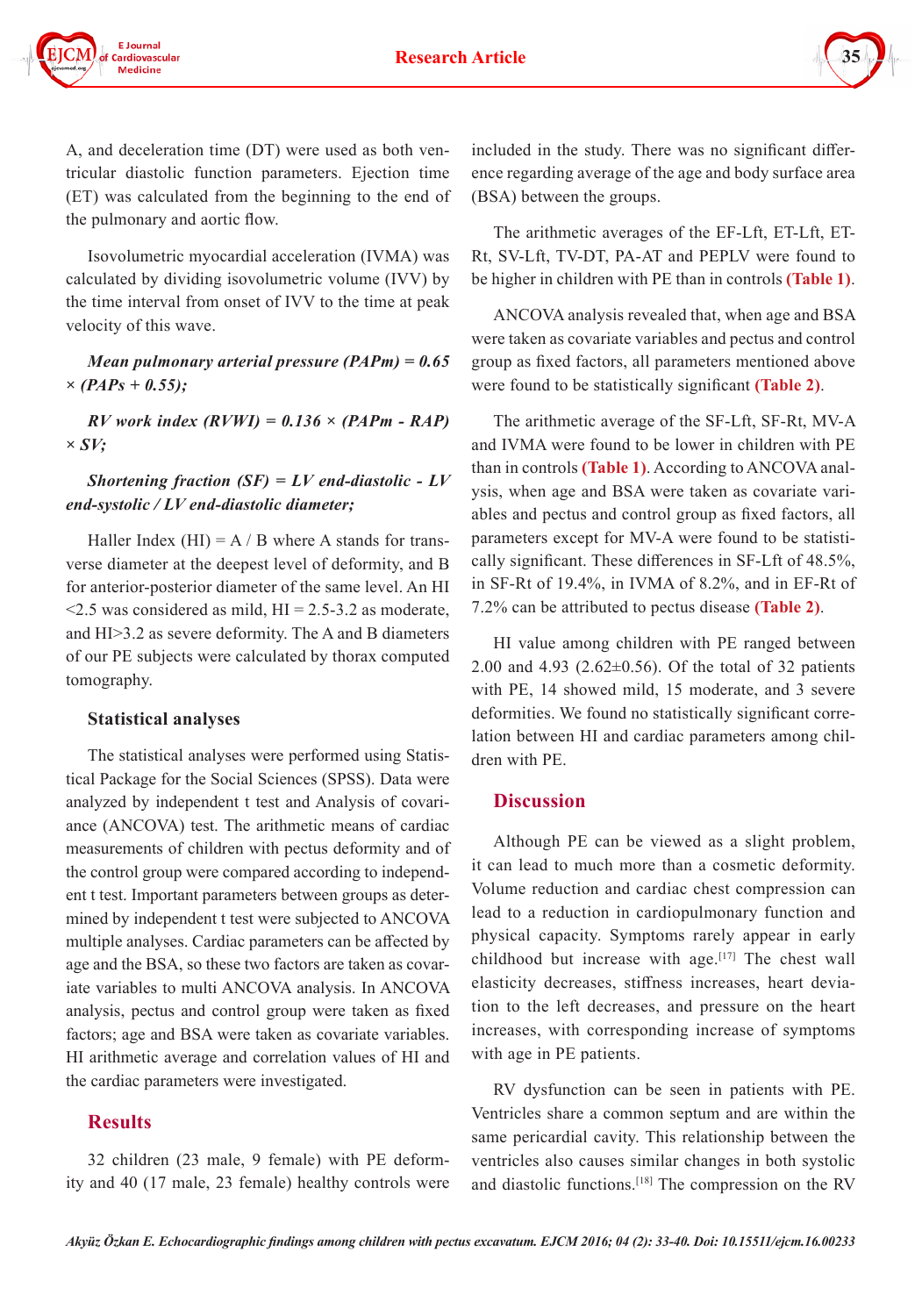



also can cause changes in the size and function of the LV. Cardiac output and SV were demonstrated to be reduced in pectus patients and improved after corrective surgery.<sup>[19]</sup> Gürsu et al.<sup>[20]</sup> found lower EF-Lft in the PE group and also revealed that there was an inverse relationship between EF-Lft and SF by HI. EF-Lft and SF-Lft were significantly reduced by increasing HI, but LV end-diastolic volume showed no significant change.

Another study<sup>[21]</sup> demonstrated, using transesophageal echocardiography, that RV end-diastolic size and EF-Lft were increased after the surgery. Bawazir et al.<sup>[22]</sup> showed that after the pectus corrective surgery, the LV cardiac output and index improved and was maintained thereafter. In their meta-analysis, Malek et al.<sup>[23]</sup> indicated that the LV function was increased after surgery. Lyons et al.<sup>[24]</sup> reported the pattern of the RV pressure in

| <b>Cardiac parameters</b> | <b>Groups</b>  | $\mathbf N$ | <b>Mean</b> | <b>Std. Deviation</b> | $\mathbf t$ | p      |
|---------------------------|----------------|-------------|-------------|-----------------------|-------------|--------|
| Age                       | <b>Pectus</b>  | 32          | 11.16       | 3.15                  | $-1.215$    | .228   |
|                           | <b>Control</b> | 40          | 12.08       | 3.21                  |             |        |
| <b>BSA</b>                | <b>Pectus</b>  | 32          | 1.248       | .301                  | $-1.435$    | .156   |
|                           | <b>Control</b> | 40          | 1.359       | .347                  |             |        |
| ET-Lft (msec)             | <b>Pectus</b>  | 32          | 292.968     | 21.159                | 7.275       | < .001 |
|                           | <b>Control</b> | 40          | 245.800     | 30.898                |             |        |
| ET-Rt (msec)              | <b>Pectus</b>  | 32          | 317.161     | 26.303                | 11.171      | < .001 |
|                           | <b>Control</b> | 40          | 241.100     | 30.006                |             |        |
|                           | <b>Pectus</b>  | 32          | 61.398      | 20.000                | 2.541       | .114   |
| SV-Lft (ml)               | <b>Control</b> | 40          | 65.989      | 23.084                |             |        |
|                           | <b>Pectus</b>  | 32          | 66.545      | 22.769                | .334        | .739   |
| SV-Rt (ml)                | <b>Control</b> | 40          | 64.700      | 23.655                |             |        |
| <b>SF-Lft (%)</b>         | <b>Pectus</b>  | 32          | .222        | .074                  | $-8.243$    | < .001 |
|                           | <b>Control</b> | 40          | .342        | .049                  |             |        |
| <b>SF-Rt (%)</b>          | <b>Pectus</b>  | 32          | .289        | .092                  | $-4.206$    | < .001 |
|                           | <b>Control</b> | 40          | .387        | .101                  |             |        |
| <b>MV-A (cm/sec)</b>      | <b>Pectus</b>  | 32          | 53.000      | 9.837                 | $-2.000$    | .049   |
|                           | <b>Control</b> | 40          | 58.600      | 13.163                |             |        |
| <b>MV-E (cm/sec)</b>      | <b>Pectus</b>  | 32          | 103,56      | 11,528                | $-244$      | .808   |
|                           | <b>Control</b> | 40          | 104,28      | 12,926                |             |        |
| <b>MV-DT (msec)</b>       | <b>Pectus</b>  | 32          | 207,88      | 54,289                | 1.306       | .196   |
|                           | <b>Control</b> | 40          | 192,50      | 45,608                |             |        |

#### **Table 1-1. Echocardiographic findings of children with pectus excavatum compared to the control group**

*SD: Standard Deviation. BSA: Body surface area, EF: Ejection fraction, ET: Ejection time, SV: Stroke volume, SF: Shortening fraction, MV: Mitral valve, TV: Tricuspid valve, DT: Deceleration time, PAPm: median pulmonary arterial pressure, PA-AT: Pulmonary artery acceleration time, Ao: aorta, Acc: acceleration, RVWI: Right ventricular work index, IVMA: isovolumetric myocardial acceleration, PEPLV: Left ventricular pulmonary ejection period, Rt: right, Lft: left.*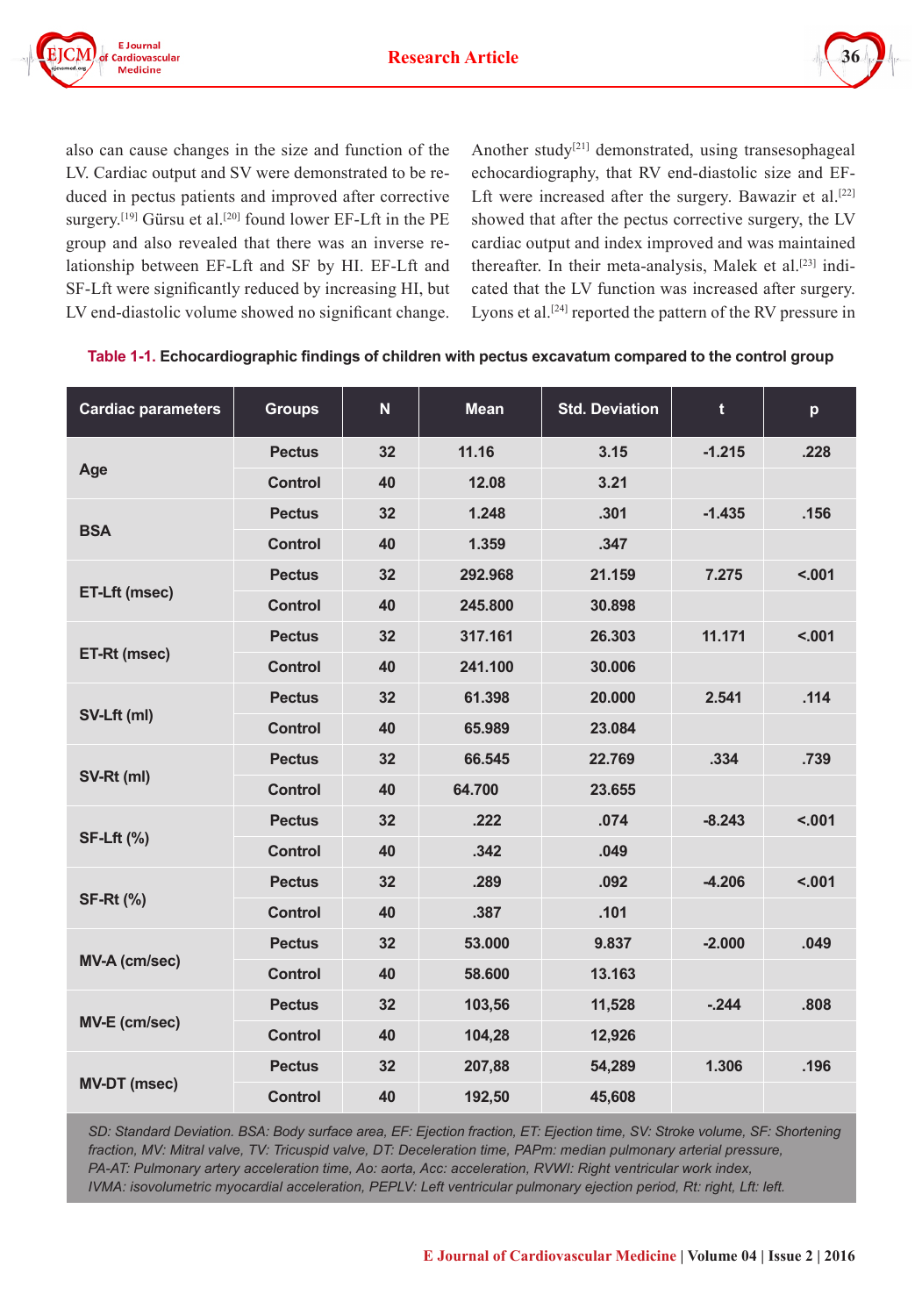



patients with PE. Peterson et al.<sup>[25]</sup> found significant improvement in RV end-diastolic volume and EF-Rt and also increments in LV end-diastolic volume index and SV index after pectus surgery. Saleh et al.<sup>[26]</sup> found that both EF-Lft and EF-Rt were lower and RV end-systolic volume was significantly higher in PE patients.

They did not detect any significant correlation be-

tween the EF-Rt and EF-Lft and pectus index. They also did not find any differences in EF-Lft, SF-Lft, aortopulmonary circulation time, or pulmonary flow indices between PE patients and controls. They suggested that the high end-systolic volume caused reduced EF-Rt. To assess ventricular global functions, EF is the commonly used measurement. Reduced EF generally reflects decreased contractility. Because EF depends on loading

|  | Table 1-2. Echocardiographic findings of children with pectus excavatum compared to the control group |  |  |  |
|--|-------------------------------------------------------------------------------------------------------|--|--|--|
|--|-------------------------------------------------------------------------------------------------------|--|--|--|

| <b>Cardiac parameters</b> | <b>Groups</b>  | $\mathbf N$ | <b>Mean</b> | <b>Std. Deviation</b> | t        | p    |
|---------------------------|----------------|-------------|-------------|-----------------------|----------|------|
| TV-A (cm/sec)             | <b>Pectus</b>  | 32          | 47,84       | 10,913                | $-1.595$ | .117 |
|                           | <b>Control</b> | 40          | 51,48       | 7,646                 |          |      |
| TV-E (cm/sec)             | <b>Pectus</b>  | 32          | 82,97       | 15,233                | $-1.476$ | .145 |
|                           | <b>Control</b> | 40          | 87,78       | 12,413                |          |      |
| TV-DT (msec)              | <b>Pectus</b>  | 32          | 214.938     | 59.976                | 1.993    | .050 |
|                           | <b>Control</b> | 40          | 189.875     | 46.765                |          |      |
| PAPm (mm/Hg)              | <b>Pectus</b>  | 32          | 12,996      | 3,526                 | .475     | .638 |
|                           | <b>Control</b> | 40          | 12,700      | ,000                  |          |      |
| PA-AT (msec)              | <b>Pectus</b>  | 32          | 129.513     | 19.639                | 3.252    | .002 |
|                           | <b>Control</b> | 40          | 115.600     | 16.400                |          |      |
| <b>PA-Acc</b>             | <b>Pectus</b>  | 32          | 8.912       | 2.072                 | $-1.075$ | .286 |
|                           | <b>Control</b> | 40          | 9.473       | 2.301                 |          |      |
| Ao-Acc                    | <b>Pectus</b>  | 32          | 13,289      | 4,152                 | $-377$   | .708 |
|                           | <b>Control</b> | 40          | 13,616      | 3,102                 |          |      |
| Ao-AT (msec)              | <b>Pectus</b>  | 32          | 94,067      | 17,031                | 1.203    | .233 |
|                           | <b>Control</b> | 40          | 89,425      | 15,152                |          |      |
| RVWI (gm-m/m2)            | <b>Pectus</b>  | 32          | 4.181       | 2.011                 | 1.189    | .238 |
|                           | <b>Control</b> | 40          | 4.721       | 1.839                 |          |      |
| <b>IVMA (cm/msec2)</b>    | <b>Pectus</b>  | 32          | .067        | .027                  | $-2.374$ | .020 |
|                           | <b>Control</b> | 40          | .083        | .029                  |          |      |
| <b>PEPLV (msec)</b>       | <b>Pectus</b>  | 32          | 71.813      | 12.238                | 3.195    | .002 |
|                           | <b>Control</b> | 40          | 63.050      | 11.001                |          |      |

*SD: Standard Deviation. BSA: Body surface area, EF: Ejection fraction, ET: Ejection time, SV: Stroke volume, SF: Shortening*  fraction, MV: Mitral valve, TV: Tricuspid valve, DT: Deceleration time, PAPm: median pulmonary arterial pressure, *PA-AT: Pulmonary artery acceleration time, Ao: aorta, Acc: acceleration, RVWI: Right ventricular work index, IVMA: isovolumetric myocardial acceleration, PEPLV: Left ventricular pulmonary ejection period, Rt: right, Lft: left.*

*Akyüz Özkan E. Echocardiographic findings among children with pectus excavatum. EJCM 2016; 04 (2): 33-40. Doi: 10.15511/ejcm.16.00233*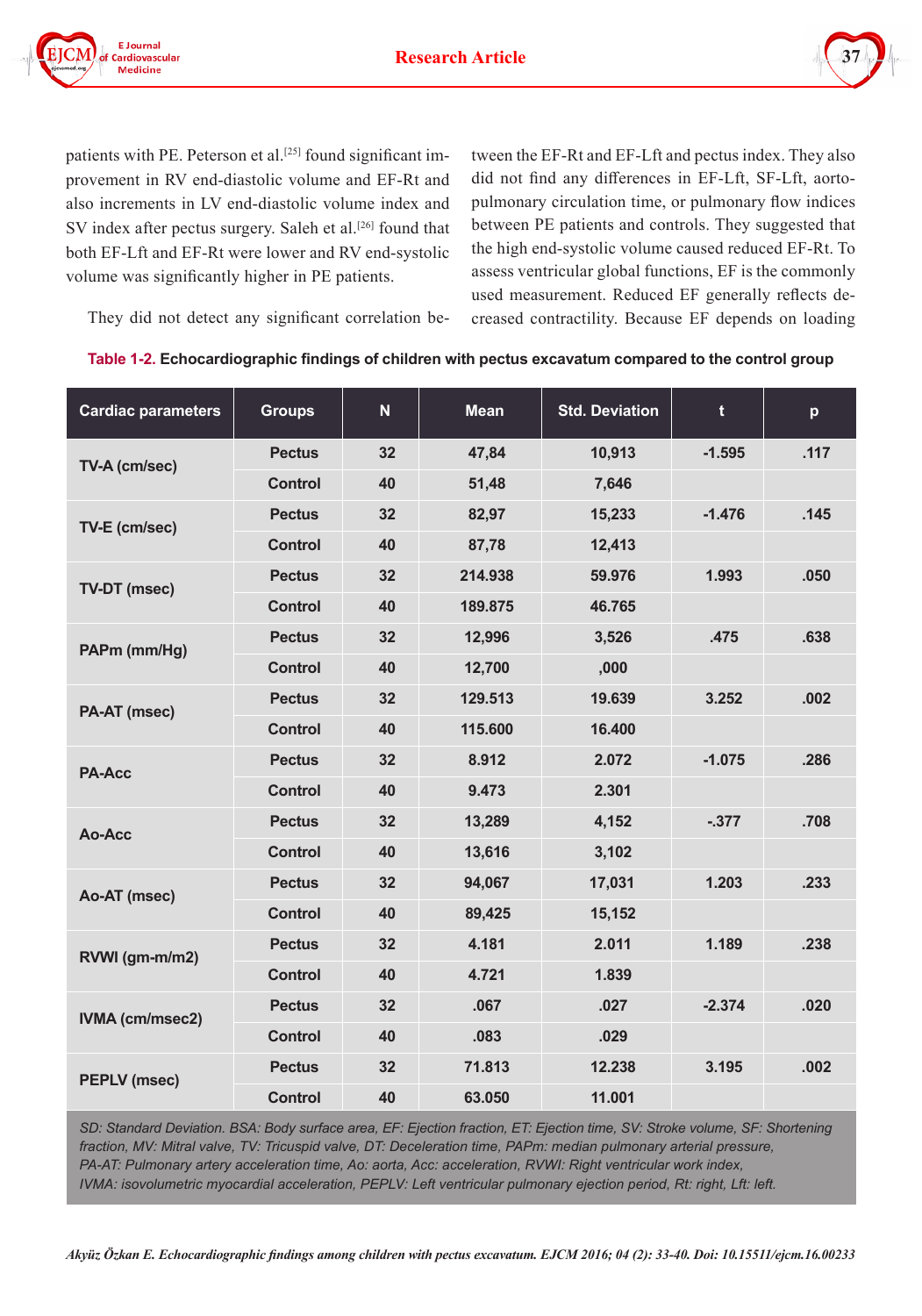



**Table 2. The cardiac measurements were analyzed by ANCOVA according to age, BSA vs. groups**

| <b>Cardiac</b><br>measurements | <b>Variables</b> | F      | Sig.   | <b>Partial Eta</b><br><b>Squared</b> | R <sub>2</sub> | Adj. R2 |
|--------------------------------|------------------|--------|--------|--------------------------------------|----------------|---------|
|                                | Age              | 1.56   | .216   |                                      |                |         |
| $EF-Rt$ (%)                    | <b>BSA</b>       | .48    | .490   |                                      |                |         |
|                                | <b>Groups</b>    | 5.29   | .025   | .072                                 | .108           | .069    |
|                                | Age              | 4.12   | .046   | .058                                 |                |         |
| <b>ET-Lft (msec)</b>           | <b>BSA</b>       | .35    | .554   |                                      |                |         |
|                                | <b>Groups</b>    | 63.06  | < .001 | .485                                 | .507           | .485    |
|                                | Age              | .249   | .620   |                                      |                |         |
| ET-Rt (msec)                   | <b>BSA</b>       | .222   | .629   |                                      |                |         |
|                                | <b>Groups</b>    | 130.62 | < .001 | .661                                 | .662           | .647    |
|                                | Age              | .16    | .694   |                                      |                |         |
| <b>SF-Lft (%)</b>              | <b>BSA</b>       | .03    | .867   |                                      |                |         |
|                                | <b>Groups</b>    | 63.47  | < .001 | .483                                 | .495           | .472    |
|                                | Age              | 2.10   | .152   |                                      |                |         |
| <b>SF-Rt (%)</b>               | <b>BSA</b>       | .75    | .391   |                                      |                |         |
|                                | <b>Groups</b>    | 16.34  | < .001 | .194                                 | .233           | .199    |
|                                | Age              | 5.11   | .027   | .070                                 |                |         |
| <b>MV-A (cm/sec)</b>           | <b>BSA</b>       | 4.29   | .042   | .059                                 |                |         |
|                                | <b>Groups</b>    | 3.84   | .054   | .054                                 | .121           | .082    |
|                                | Age              | 2.022  | .160   |                                      |                |         |
| <b>TV-DT (msec)</b>            | <b>BSA</b>       | .590   | .445   |                                      |                |         |
|                                | <b>Groups</b>    | 4.527  | .037   | .062                                 | .093           | .053    |
|                                | Age              | 1.178  | .282   |                                      |                |         |
| PA-AT (msec)                   | <b>BSA</b>       | .052   | .820   |                                      |                |         |
|                                | <b>Groups</b>    | 12.229 | < .001 | .154                                 | .173           | .136    |
|                                | Age              | 3.525  | .065   |                                      |                |         |
| <b>PEPLV (msec)</b>            | <b>BSA</b>       | 1.319  | .255   |                                      |                |         |
|                                | <b>Groups</b>    | 11.268 | < .001 | .142                                 | .182           | .145    |
|                                | Age              | 1.501  | .225   |                                      |                |         |
| <b>IVMA (cm/msec2)</b>         | <b>BSA</b>       | .579   | .449   |                                      |                |         |
|                                | <b>Groups</b>    | 6.005  | .017   | .082                                 | .101           | .061    |

**Groups:** *Children with Pectus and normal children.* **BSA:** *Body surface area.* **EF:** *Ejection fraction,* **ET:** *Ejection time,*  **SF:** *Shortening fraction,* **MV:** *Mitral valve,* **TV:** *Tricuspid valve,* **DT:** *Deceleration time,* **PA-AT:** *Pulmonary artery acceleration time, I***VMA:** *isovolumetric myocardial acceleration,* **PEPLV:** *Left ventricular pulmonary ejection period,* **Rt:** *right,* **Lft:** *left.*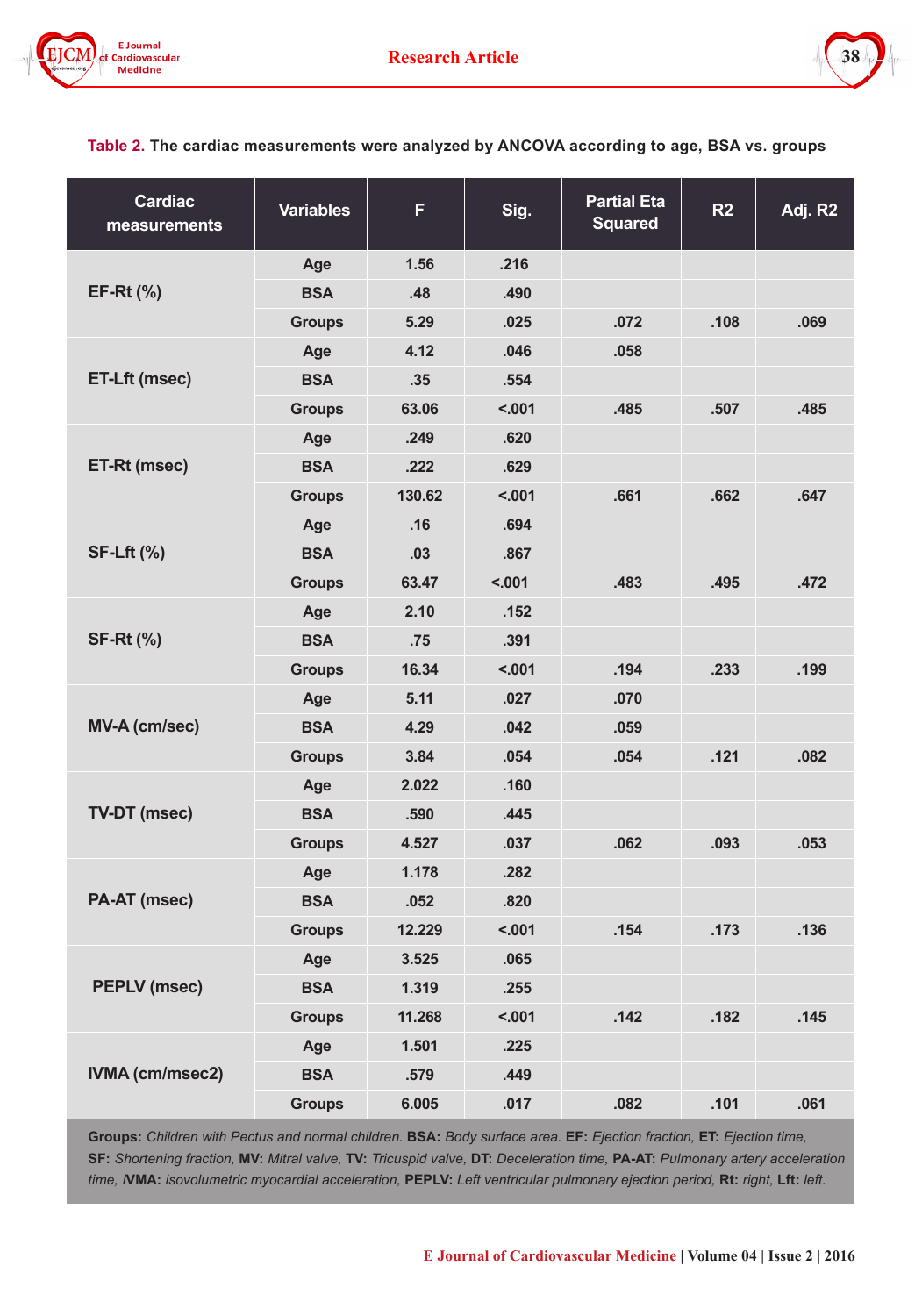

conditions, and changes in preload and afterload affect the contractility, EF is not considered an accurate measurement<sup>[27, 28]</sup> Similarly, regional EF is also loaddependent and does not reveal contractility.[29] IVMA is a measurement of ventricular contractile function that is unaffected by preload and afterload changes in a physiological range. Vogel et al.<sup>[30]</sup> showed in a pig model that IVMA was less load-dependent than EF.

They demonstrated that IVMA was unchanged with the decrease in the preload and increase in the afterload conditions and therefore can be used to assess RV myocardial function. In the current study, EF-Rt was found to be significantly lower in pectus children than in controls, although EF values were within normal limits and EF-Lft was similar between the two groups. At the same time, IVMA was found to be lower in patients with pectus than in controls, showing that RV contractility is reduced in pectus children. RV functions using quantitative echocardiographic parameters were assessed by Gurkan et al.<sup>[31]</sup> They reported that the preoperative tricuspid annular plane systolic excursion, SV, and IVMA values were significantly improved in the postoperative period.

We showed that SF-Rt and SF-Lft were lower in

pectus children than in controls. A decrease in the SF usually precedes a noticeable decrease in the EF and, similar to EF, is related to ventricular function. Besides RV functions, LV contractility was also affected. E, A, and DT were used for both ventricular diastolic function parameters. Tricuspid valve DT that was found to be prolonged in patients with PE and PAPm was similar in both groups.

## **Conclusion**

We found that PE can lead to major cardiac problems, not limited only to the RV just below the defect; the LV systolic function also can be affected. We failed to demonstrate a relationship between the severity of PE and cardiac function. This possibly was due to the limited number of severe cases in our PE group. Clinicians should pay more attention even in mild PE cases due to the markedly affected cardiac functions in these individuals.

**Study limitations:** *In the current study most of the children had a mild and moderate form of the PE. Further studies with larger sample size and a greater number of children with a severe form of PE are warranted to better elucidate the cardiac functions in patients with PE.*

# **References**

- 1. Molik KA, Engum SA, Rescorla FJ, West KW, Scherer LR, Grosfeld JL. Pectus excavatum repair: experience with standard and minimal invasive techniques. J Pediatr Surg 2001; 36: 324-328.
- 2. Blanco FC, Elliott ST, Sandler AD. Management of congenital chest wall deformities. Semin Plast Surg 2011; 25: 107-116.
- 3. Williams AM, Crabbe DC. Pectus deformities of the anterior chest wall. Paediatr Respir Rev 2003; 4: 237-242.
- 4. Fokin AA, Steuerwald NM, Ahrens WA, Allen KE. Anatomical, histologic, and genetic characteristics of congenital chest wall deformities. Semin Thorac Cardiovasc Surg 2009; 21: 44-57.
- 5. Zhao L, Fenberg MS, Gaides M, Ben-Dov I. Why is exercise capacity reduced in subjects with pectus excavatum? J Pediatr 2000; 136: 163-167.
- 6. Mocchegiani R, Badano L, Lestuzzi C, Nicolosi GL, Zanuttini D. Relation of right ventricular morphology and function in pectus excavatum to the severity of the chest wall deformity. Am J Cardiol 1995; 76: 941-946.
- 7. Haller JA Jr, Peters GN, Mazur D, White JJ. Pectus excavatum: a 20-year surgical experience. J Thorac Cardiovasc Surg 1970; 60: 375-383.
- 8. Jaroszewski DE, Warsame TA, Chandrasekaran K, Chaliki H. Right ventricular compression observed in echocardiography from pectus excavatum deformity. J Cardiovasc Ultrasound 2011; 19: 192-195.
- 9. Park SY, Park TH, Kim JH, Baek HK, Seo JM, Kim WJ, et al. A case of right ventricular dysfunction caused by pectus excavatum. J Cardiovasc Ultrasound 2010; 18: 62-65.
- 10. White JA, Fine NM, Shargall Y. Images in cardiovascular medicine. Pectus excavatum with compression of the inferior vena cava: a rare cause of recurrent syncope. Circulation 2009; 120: 1722-1724.
- 11. Malek MH, Fonkalsrud EW, Cooper CB. Ventilatory and cardiovascular responses to exercise in patients with pectus excavatum. Chest 2003; 124: 870-882.
- 12. Yalamanchili K, Summer W, Valentine V. Pectus excavatum with inspira-